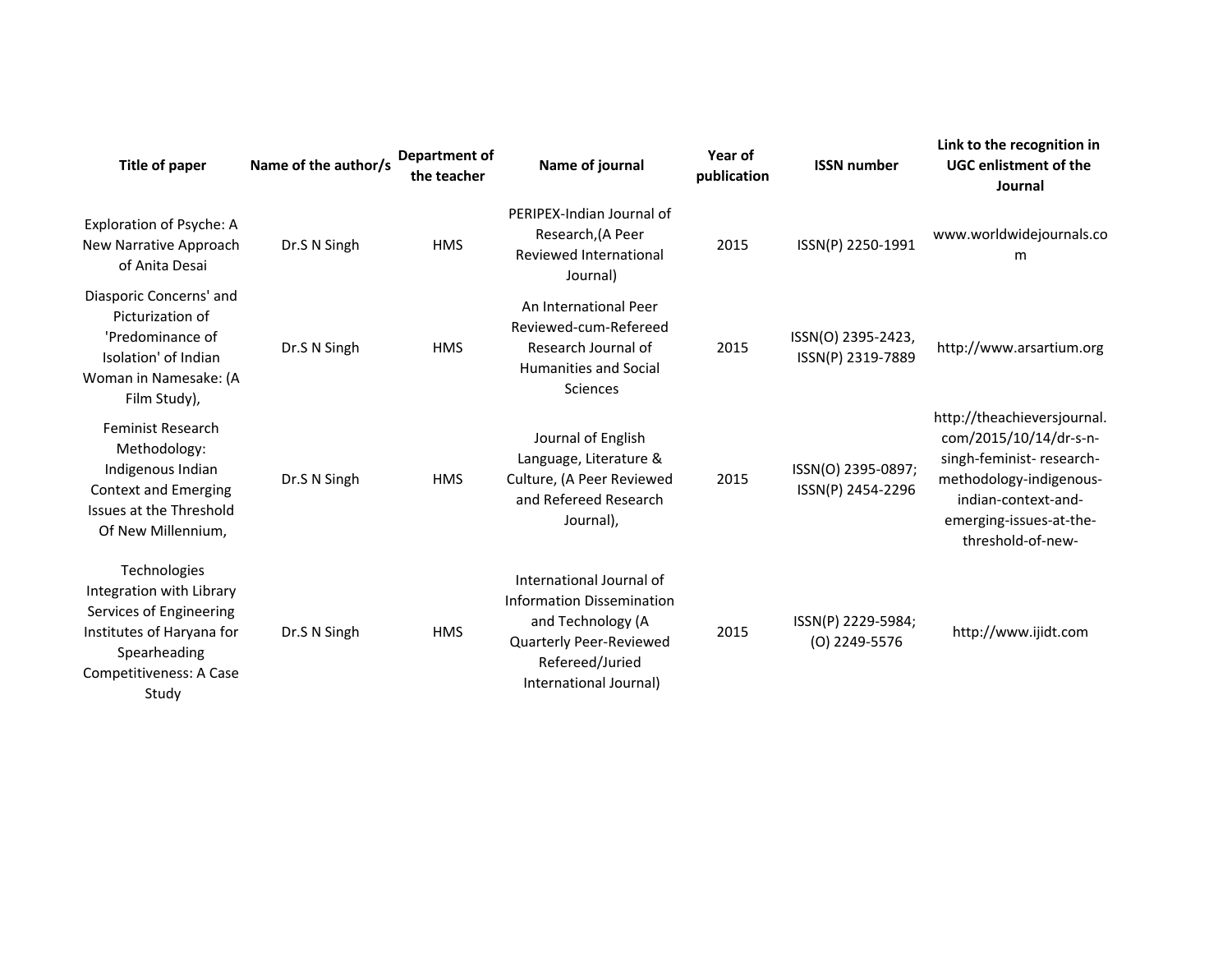| Technologies<br>collaboration to Library<br>services for Harnessing<br>professional excellence:<br>A Case Study of<br>Technical Institutes of<br>Haryana & NCR: (The<br>pivotal Triangular Sails<br>comprising Traditional<br>Library, E-Library & M-<br>Library) | Dr.S N Singh      | <b>HMS</b> | International Journal of<br>Research (IJR) (an<br>international peer<br>reviewed, internationally<br>refereed | 2015 | ISSN(P) 2348-795X,<br>(O) 2348-6848 | http://internationaljournal<br>ofresearch.com |
|-------------------------------------------------------------------------------------------------------------------------------------------------------------------------------------------------------------------------------------------------------------------|-------------------|------------|---------------------------------------------------------------------------------------------------------------|------|-------------------------------------|-----------------------------------------------|
| Micro-Finance in<br>Women Empowerment:<br>A Review                                                                                                                                                                                                                | Dr. Priyanka Rai  | <b>HMS</b> | Global Journal for<br>Research Analysis (UGC)                                                                 | 2016 | 2277-8160                           | http://gjra/.com                              |
| Contribution of<br><b>Commercial Banks in</b><br><b>Economic Upliftment</b><br>and Financial Inclusion:<br><b>Indian Prospectives</b>                                                                                                                             | Dr. Priyanka Rai  | <b>HMS</b> | <b>New Man Publications</b><br>Journals of Multidisplinary<br>Studies (UGC)                                   | 2016 | 2348-1390                           | www.newmanpublication.c<br>om                 |
| The Status and Role of<br>Women in Uttar Pradesh                                                                                                                                                                                                                  | Dr. Bharti Shukla | <b>HMS</b> | <b>IJRCS</b>                                                                                                  | 2017 | 2456-6683                           | https://ijrcs.org/                            |
| The Role of Information<br>and Communication<br>Technologies n Rural<br>Development in India                                                                                                                                                                      | Dr. Bharti Shukla | <b>HMS</b> | <b>GIMRJ</b>                                                                                                  | 2017 | 2394-8426                           | http://gurukuljournal.com/                    |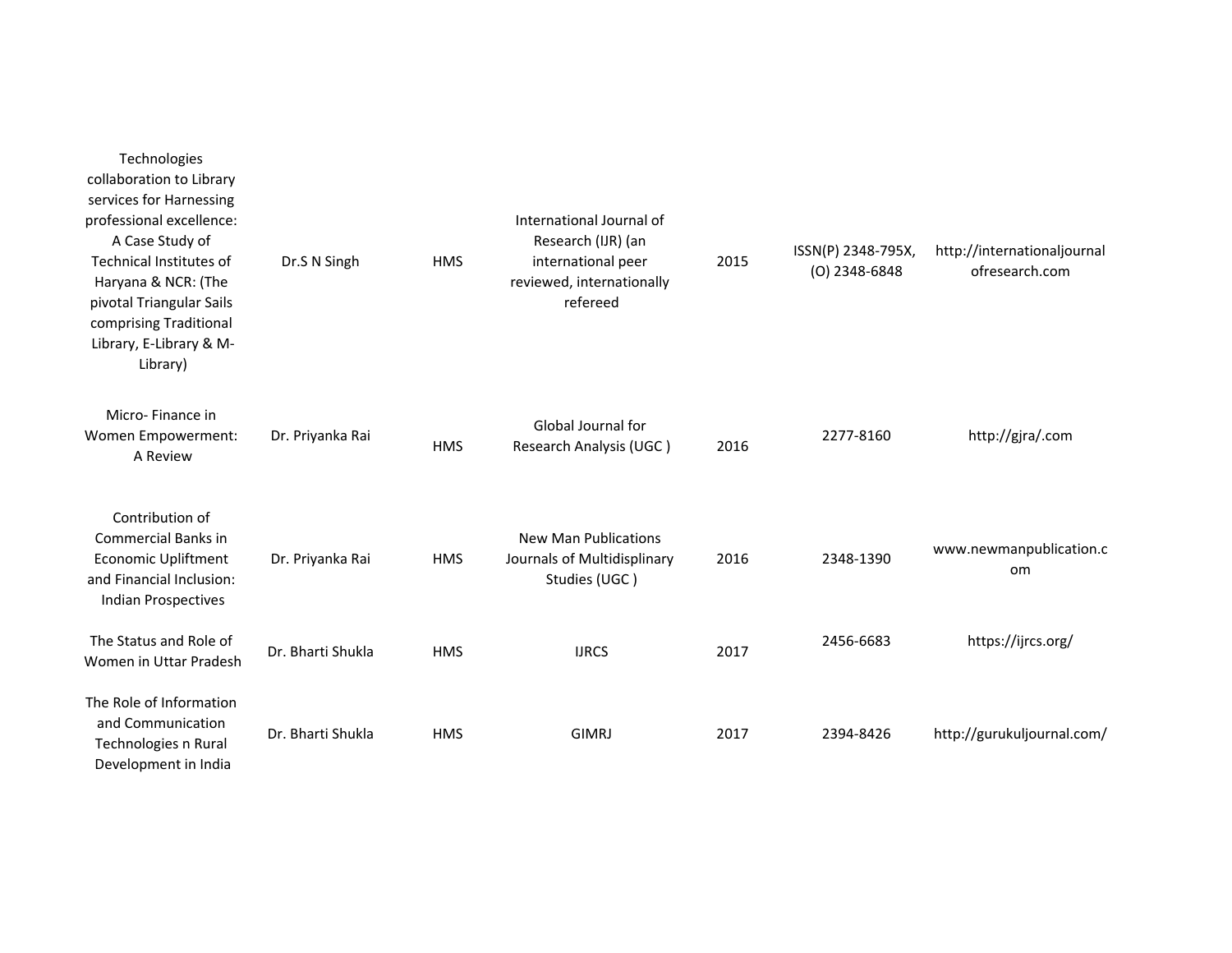| <b>Employment Security</b>                                                                                                                                 |                      |            | Journal of Advanced                                                                                      |      |           |                         |
|------------------------------------------------------------------------------------------------------------------------------------------------------------|----------------------|------------|----------------------------------------------------------------------------------------------------------|------|-----------|-------------------------|
| and Occupational<br>Satisfaction in India                                                                                                                  | Dr. Ravi Kumar Gupta | <b>HMS</b> | Research in Dynamical &<br>Control System                                                                | 2018 | 1943-023X | https://www.jardcs.org/ |
| A Study of Glass Ceiling<br>Effect with special<br>reference to Women<br>Employees in Hotel &<br>Restaurants in<br>Gorakhpur City                          | Dr. Bharti Shukla    | <b>HMS</b> | Mahila Pratishtha                                                                                        | 2018 | 2454-7891 | 0                       |
| A Study on Gender<br>Inequality in Hotel and<br><b>Restaurants with</b><br>reference to Gorakhpur<br>City                                                  | Dr. Bharti Shukla    | <b>HMS</b> | Mahila Pratishtha                                                                                        | 2018 | 2454-7891 | 0                       |
| Occupational Stress and<br>its Management Among<br>Nurses in Hospitals in<br>Gorakhpur                                                                     | Dr. Bharti Shukla    | <b>HMS</b> | International Journal of<br>Scientific Research and<br>Review                                            | 2019 | 2279-543X | http://ijsrr.co.in/     |
| The Study of Work Life<br><b>Balance of Women</b><br><b>Employees in Hospitality</b><br>Sector with special<br>reference to Hotel<br>Industry at Gorakhpur | Dr. Bharti Shukla    | <b>HMS</b> | International Journal of<br>Scientific Research and<br>Review, UGC Journal:<br>64650, Impact Factor 6.1, | 2019 | 2279-543X | http://ijsrr.co.in/     |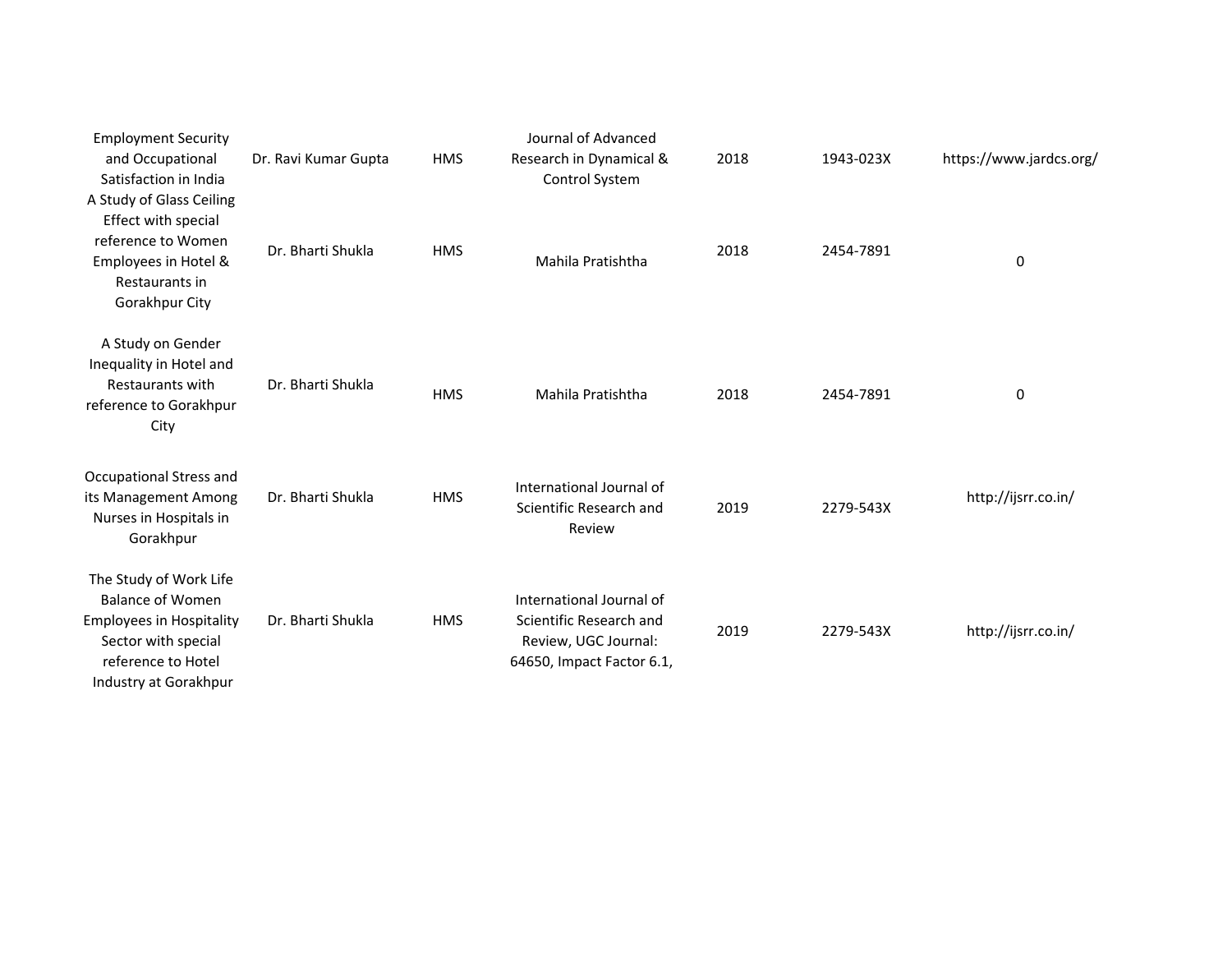| A Critical Study on<br><b>Corporate Depreciation</b><br><b>Accounting Practices in</b><br>Gorakhpur (with<br>reference to automobile<br>sector) | Dr. Bharti Shukla    | <b>HMS</b> | International Journal of<br>Science, Technology and<br>Management, Impact<br>Factor 2.012                | 2019     | ISSN(O) 2394-1537,<br>ISSN(P) 2394-1529,<br>Vol. 8, n 3, pp. 11-19, | https://www.ijstm.com/                                               |
|-------------------------------------------------------------------------------------------------------------------------------------------------|----------------------|------------|----------------------------------------------------------------------------------------------------------|----------|---------------------------------------------------------------------|----------------------------------------------------------------------|
| <b>Comparative Analysis of</b><br>Important Insurance<br>Schemes of Public and<br>Private Life Insurers                                         | Dr. Bharti Shukla    | <b>HMS</b> | International Journal of<br>Scientific Research and<br>Review, UGC Journal:<br>64650, Impact Factor 6.1, | 2019     | 2279-543X                                                           | http://ijsrr.co.in/                                                  |
| A Study on Employee<br>Job Satisfaction in Retail<br>Sector of Gorakhpur                                                                        | Dr. Bharti Shukla    | <b>HMS</b> | International Journal of<br>Scientific Research and<br>Review, UGC Journal:<br>64650, Impact Factor 6.1, | 2019     | 2279-543X                                                           | http://ijsrr.co.in/                                                  |
| A study on Occupational<br><b>Health Hazards among</b><br><b>Construction Workers in</b><br>India                                               | Dr. Ravi Kumar Gupta | <b>HMS</b> | International Journal of<br><b>Enterprise Network</b><br>Management                                      | Accepted | ISSN (O) 1748-1260,<br>ISSN (P) 1748-1252                           | https://www.inderscience.<br>com/jhome.php?jcode=ijen<br>m           |
| Minimum Wage and<br>Minimum Work Hour in<br>India                                                                                               | Dr. Ravi Kumar Gupta | <b>HMS</b> | Journal of Advanced<br>Research in Dynamical &<br>Control System                                         | 2019     | 1943-023X                                                           | https://www.jardcs.org/                                              |
| A Fuzzy AHP<br>methodology to analyse<br>the impact of employee<br>motivation in<br>Manufacturing Industry                                      | Dr. Rajesh Singh     | <b>HMS</b> | International Journal of<br><b>Engineering and Advanced</b><br>Technology                                | 2019     | 2249-8958                                                           | www.ijeat.org/wp-<br>content/uploads/papers/V<br>9i2/B2902129219.pdf |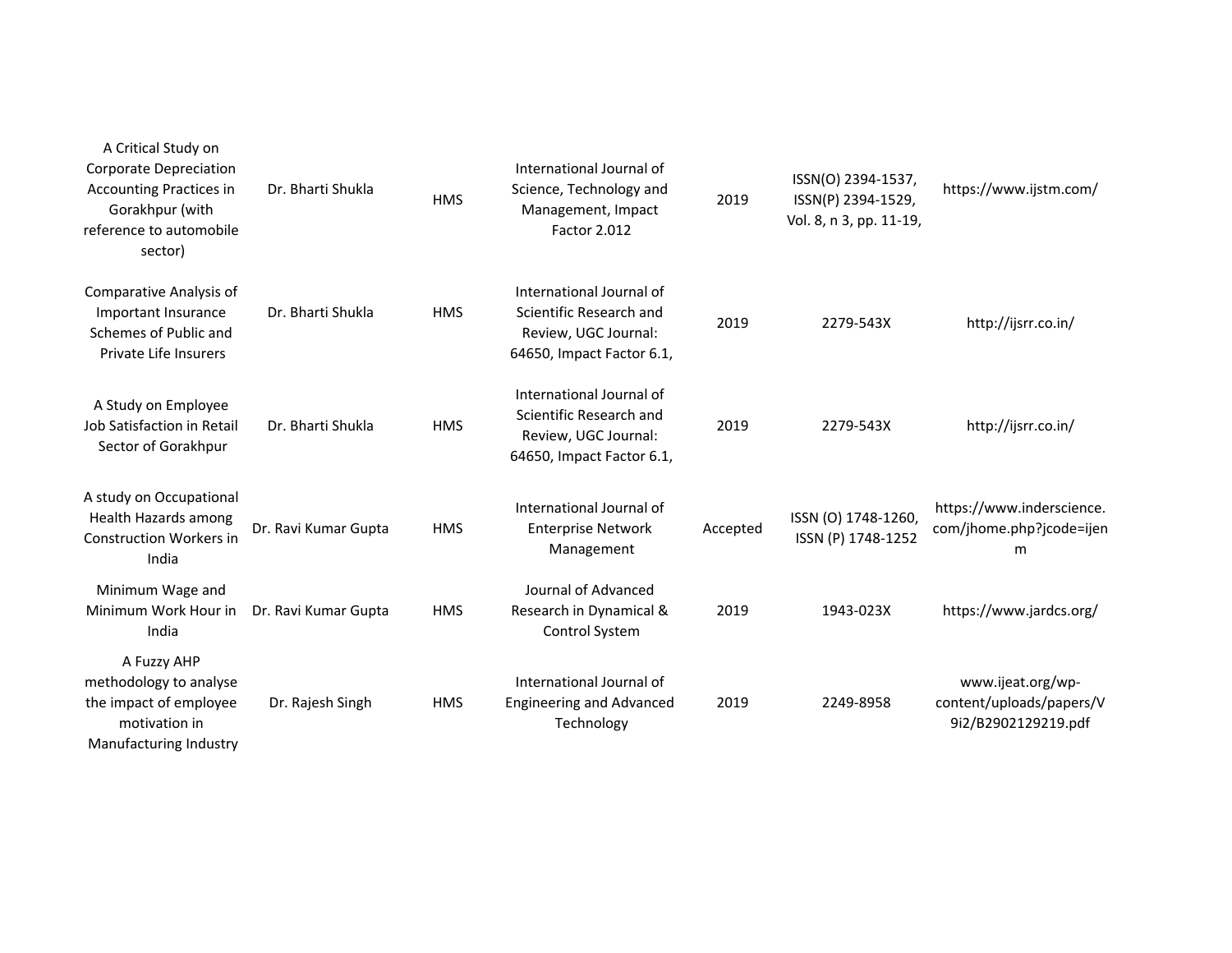| An Innovative<br>Methodology for<br>Organization<br>Development                                                         | Dr. Rajesh Singh          | <b>HMS</b> | International Journal of<br>Recent Technology and<br>Engineering                  | 2019 | 2277-3878                                           | www.ijrte.org/wp-<br>content/uploads/papers/V<br>8i4/D9477118419.pdf |
|-------------------------------------------------------------------------------------------------------------------------|---------------------------|------------|-----------------------------------------------------------------------------------|------|-----------------------------------------------------|----------------------------------------------------------------------|
| <b>E-Commerce: Its Future</b><br>Prospects in India                                                                     | Dr. Kahkashan Khan        | <b>HMS</b> | <b>Research Review</b><br>International Journal of<br>Multidisciplinary           | 2019 | 2455-3085                                           | https://rrjournals.com/                                              |
| Poverty in India: The<br>Present Status of<br><b>BIMARU States in Socio-</b><br><b>Economic Development</b><br>of India | Dr. Kahkashan Khan        | <b>HMS</b> | International Journal of<br>Scientific Research and<br>Review                     | 2019 | 2279-543X                                           | http://ijsrr.co.in/                                                  |
| <b>Effect of Mobile</b><br>Marketing on Youngsters<br>in Gorakhpur Region                                               | Dr. Kahkashan Khan        | <b>HMS</b> | International Journal of<br>Scientific Research and<br>Review                     | 2019 | 2279-543X                                           | http://ijsrr.co.in/                                                  |
| Chronic Poverty in India<br>and Government<br>response to it                                                            | Dr. Kahkashan Khan        | <b>HMS</b> | International Journal of<br>Scientific Research and<br>Review                     | 2019 | ISSN No.: - 2279-<br>543X, Page no. 1806<br>to 1812 | http://ijsrr.co.in/                                                  |
| A Study on Content<br>Marketing and How it is<br>being used to target<br>customers                                      | Bijendra Kumar<br>Pushkar | <b>HMS</b> | International Journal of<br>Research in Computer<br>Application and<br>Management | 2019 | 2231-1009                                           | http://ijsrr.co.in/                                                  |
| Critical Role of<br><b>Consumer Behaviour For</b><br><b>Chossing Smartphone</b><br><b>Brands</b>                        | Bijendra Kumar<br>Pushkar | <b>HMS</b> | International Journal of<br>Scientific Research and<br>Review                     | 2019 | 2279-543X                                           | http://ijsrr.co.in/                                                  |
| Study and analysis of<br>parallel hub and<br>diverging casing axial<br>annular diffuser with                            | Bijendra Kumar<br>Pushkar | <b>HMS</b> | Internationl Journal of<br>Scientific Research and<br>Review                      | 2019 | 2279-543X                                           | http://ijsrr.co.in/                                                  |

area ratio of 4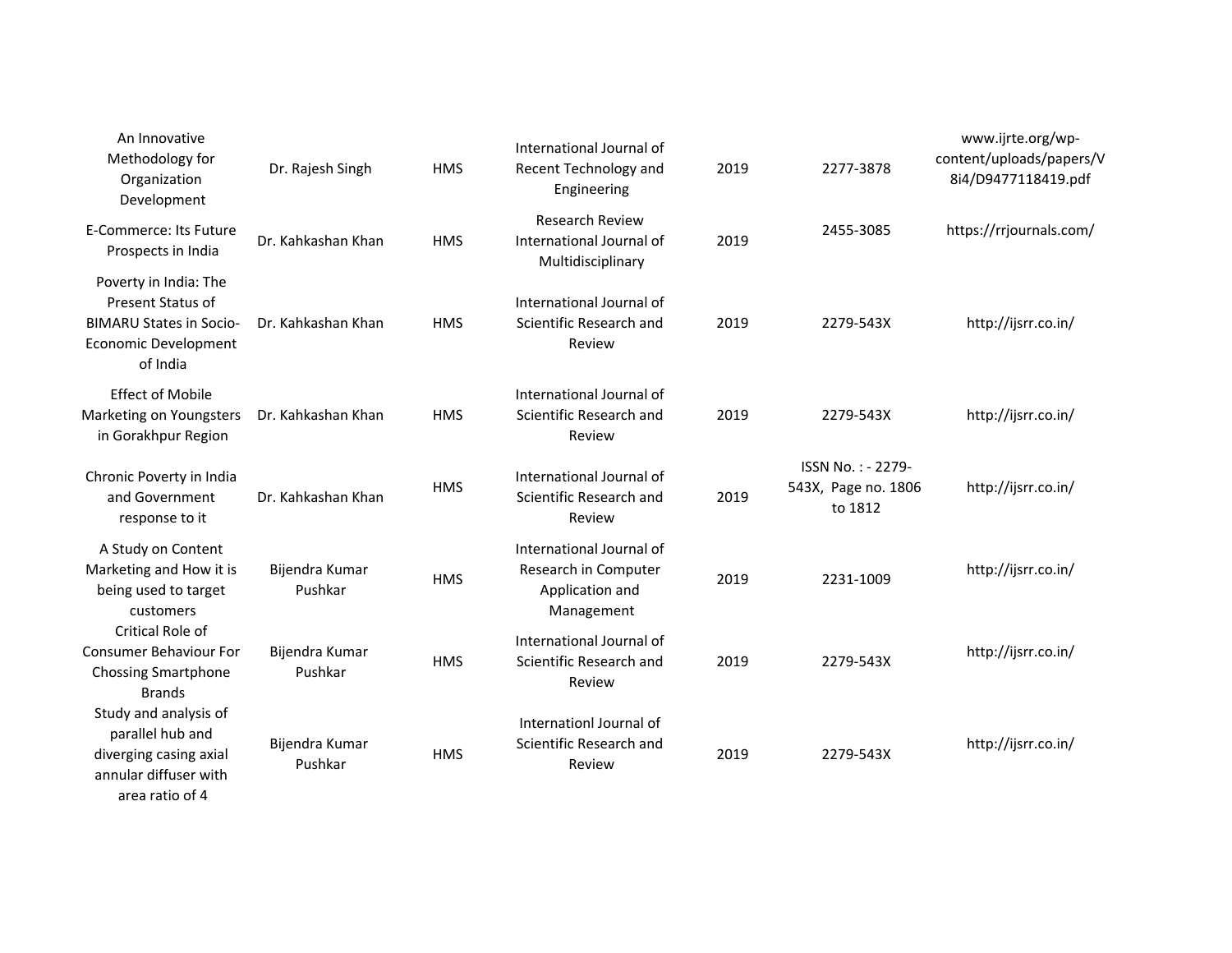| Comprative Analysis of<br>Reliance Jio with Airtel,<br>Vodafone                                                                               | Bijendra Kumar<br>Pushkar | <b>HMS</b> | International Journal of<br>Scientific Research and<br>Review | 2019 | 2279-543X      | http://ijsrr.co.in/                                  |
|-----------------------------------------------------------------------------------------------------------------------------------------------|---------------------------|------------|---------------------------------------------------------------|------|----------------|------------------------------------------------------|
| A Compartative Study on<br><b>Bankig Sectors Services</b><br><b>Regarding Custmer</b><br>Satisfraction (in<br>reference to gorakhpur<br>city) | Dr. Priyanka Rai          | <b>HMS</b> | Purakala                                                      | 2020 | 0971-2143      | http://purakala/.com                                 |
| The Impact of Monetary<br>Rewards on Employees<br>Motivation and<br>Engagement in<br><b>Manufacturing Sector</b>                              | Dr. Priyanka Rai          | <b>HMS</b> | Tathapi(UGC Care Journals                                     | 2020 | ISSN:2320-0693 | http://tathapi/.com                                  |
| Job Satisfraction Of<br>Employees In Private<br>Sectors Bank.                                                                                 | Dr. Priyanka Rai          | <b>HMS</b> | Alochana Chakra Journal                                       | 2020 | 2231-3990      | http://alochanachakra/.co<br>m                       |
| A study of Training and<br>Development practices<br>in LIC in Gorakhpur.                                                                      | Dr. Priyanka Rai          | <b>HMS</b> | Sustainable Humanosphere                                      | 2020 | 1880-6503      | http://sustainablehumanos<br>phere.com/index.php/JSH |
| To Study the Awareness,<br>Saving and Investment<br><b>Pattern of Salaried Class</b><br>People with Reference<br>to Gorakhpur                 | Dr. Priyanka Rai          | <b>HMS</b> | Mukt Shabd                                                    | 2020 | 2347-3150      | http://muktshabad/.com                               |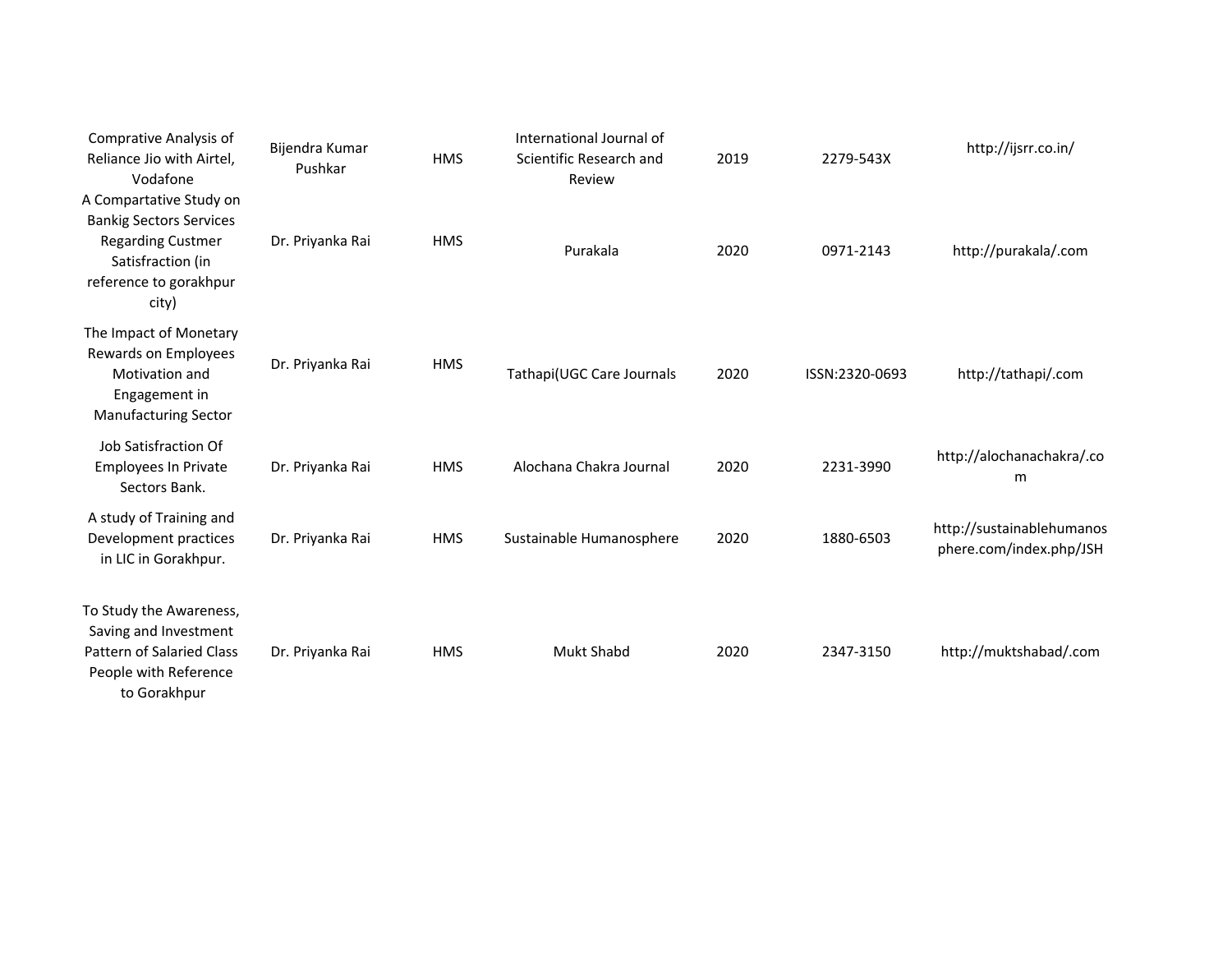| The study of employees<br>satisfaction Level in<br><b>Banking Sectors (with</b><br>Special Reference to<br>Gorakhpur)                                                          | Dr. Kahkashan Khan       | <b>HMS</b> | Sustainable Humanosphere | 2020 | 1880-6503 | http://sustainablehumanos<br>phere.com/index.php/JSH |
|--------------------------------------------------------------------------------------------------------------------------------------------------------------------------------|--------------------------|------------|--------------------------|------|-----------|------------------------------------------------------|
| A study on Perception of<br>Investors investing in<br>Life Insurance<br>Corporation                                                                                            | Dr. Kahkashan Khan       | <b>HMS</b> | Sustainable Humanosphere | 2020 | 1880-6503 | http://sustainablehumanos<br>phere.com/index.php/JSH |
| Analysis of Factors<br>Affecting Employee Job<br>Satisfaction in Private<br>Sector Organization and<br><b>Public Sector</b><br>Organization                                    | Dr. Kahkashan Khan       | <b>HMS</b> | <b>Mukt Shabd</b>        | 2020 | 2347-3150 | http://shabdbooks.com/                               |
| To analyze the<br>determinants of Movie<br>Success-A Literature<br>Review                                                                                                      | Dr. Vinay Kumar<br>Yadav | <b>HMS</b> | Alochana Chakra Journal  | 2020 | 2231-3990 | http://alochanachakra/.co<br>m                       |
| Probing The Influences<br>of Customer Loyalty And<br>Trust In Escalating The<br>Repurchase Intention Of<br>Prepaid Mobile<br>Subscribers Belonging To<br>Eastern Uttar Pradesh | Dr. Vinay Kumar<br>Yadav | <b>HMS</b> | PIMT Journal of Research | 2020 | 2278-7925 | 0                                                    |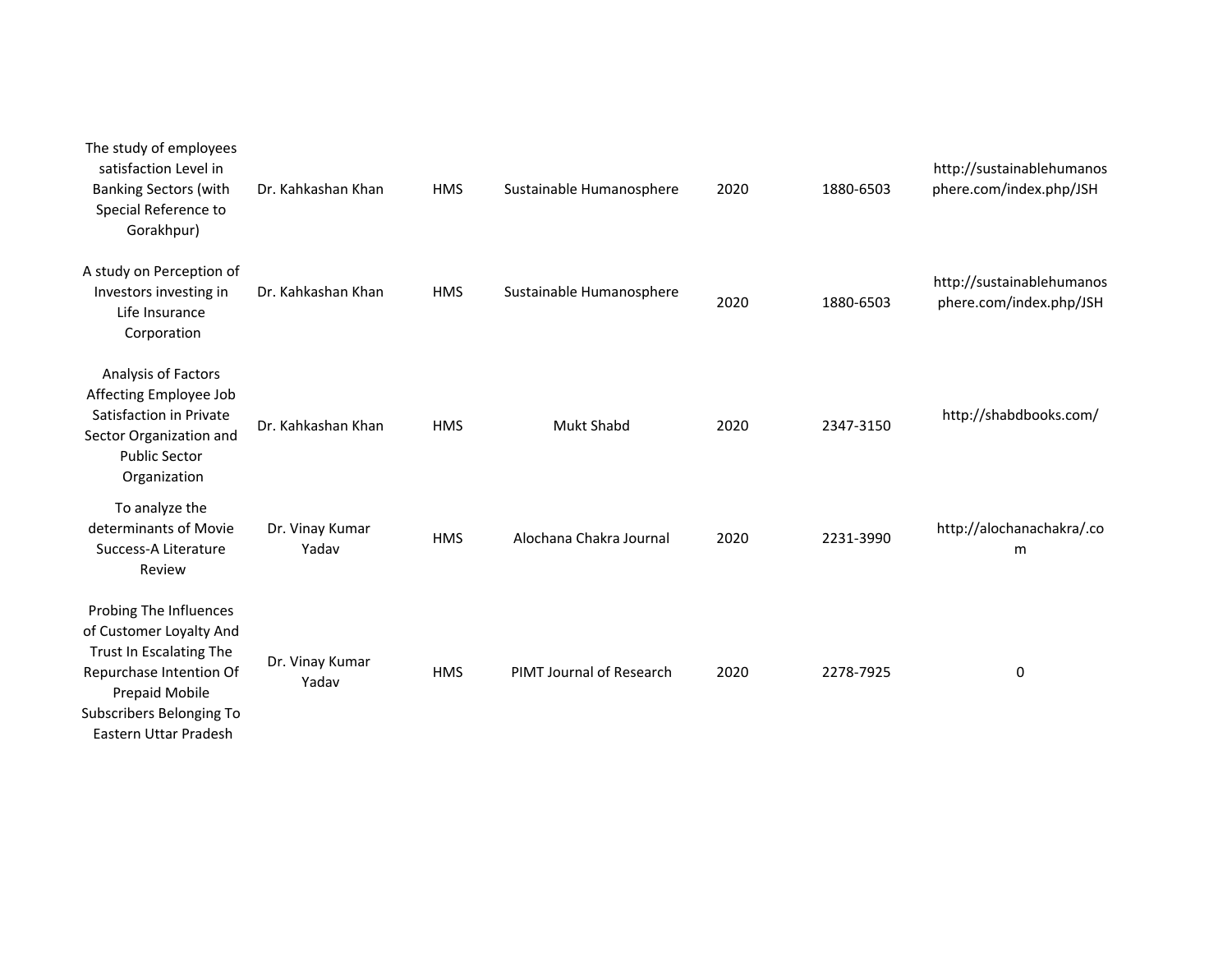| Impact of Search Engine<br><b>Optimization and Social</b><br>Media Marketing on<br><b>Retail Sector Customers</b>                                                                           | Dr. Vinay Kumar Yadav     | <b>HMS</b> | <b>AC Journal</b>                  | 2020 | 2231-3990                                             | http://alochanachakra/.co<br>m          |
|---------------------------------------------------------------------------------------------------------------------------------------------------------------------------------------------|---------------------------|------------|------------------------------------|------|-------------------------------------------------------|-----------------------------------------|
| Imapct of Advetisement<br>on Consumer Behaviour                                                                                                                                             | Bijendra Kumar<br>Pushkar | <b>HMS</b> | Alochana Chakra Jounal             | 2020 | 2231-3990                                             | http://alochanachakra/.co<br>m          |
| <b>Consumer Behaviour</b><br>Criterion: A Fuzzy<br>Approach                                                                                                                                 | Bijendra Kumar<br>Pushkar | <b>HMS</b> | Test Engineering and<br>Management | 2020 | 0193-4120                                             | http://testmagzine.biz/                 |
| <b>CRITICAL ANALYSIS OF</b><br><b>FACTORS AFFECTING</b><br><b>JOB SATISFACTION ON</b><br><b>HOTEL INDUSTRY IN</b><br><b>GORAKHPUR</b>                                                       | Dr. Bharti Shukla         | <b>HMS</b> | Mukt Shabd (UGC Care)              | 2020 | <b>ISSN No: 2347-</b><br>3150, Vol IX, Issue No-<br>V | "http://shabdbooks.com/<br>$\mathbf{H}$ |
| "INVESTORS"<br>PERCEPTION TOWARDS<br>PERFORMANCE<br><b>EVALUATION ON PUBLIC</b><br>& PRIVATE SECTOR<br><b>MUTUAL FUND-</b><br>CONCEPTUAL<br><b>FRAMEWORK FOR</b><br><b>DECISION MAKING"</b> | Dr. Bharti Shukla         | <b>HMS</b> | Tathapi(UGC Care Journals          | 2020 | Vol-19-Issue-11-May-<br>2020ISSN:2320-0693            | http://tathapi/.com                     |
| A Study on Factors<br>Affecting compulsive<br>Buying Behavior of<br><b>Credit Card Consumers</b>                                                                                            | Dr. Bharti Shukla         | <b>HMS</b> | Tathapi(UGC Care Journals          | 2020 | Vol-19-Issue-17-May-<br>2020, ISSN: 2320-0693         | http://tathapi/.com                     |